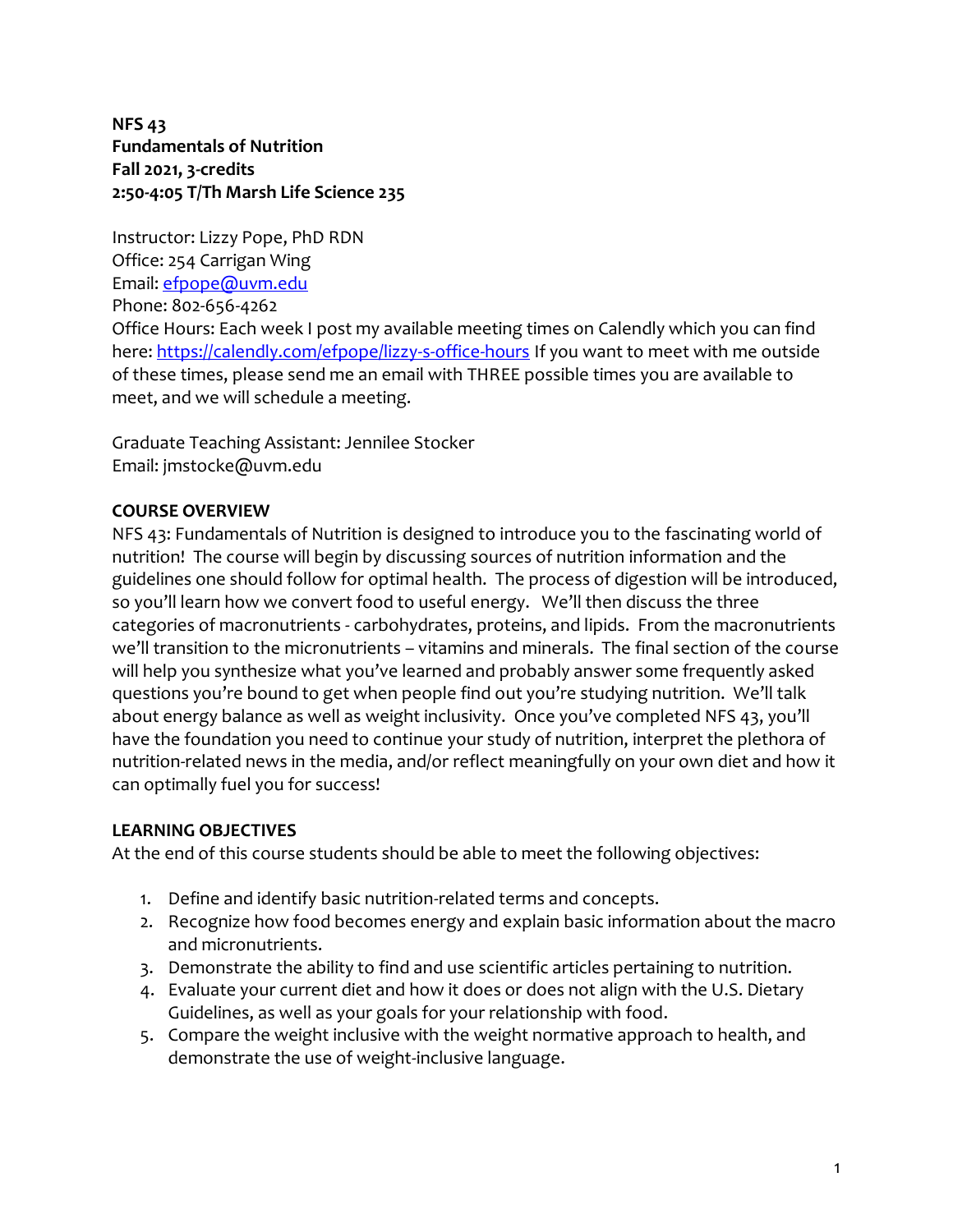## **REQUIRED MATERIALS**

Nutrition: Concepts and Controversies, 15<sup>th</sup> Edition by Frances Sizer & Ellie Whitney. If you choose to purchase an earlier edition, beware that it may not contain the most up-to-date nutrition guidelines and recommendations, although the majority of the content is similar (especially in the  $14^{th}$  Edition which is VERY similar).

iClicker – You will need to signup for iClicker REEF. UVM has a site license you can use to sign-up for free, more information will be forthcoming in class. You DO NOT need to purchase an iClicker REEF subscription.

To do several of the Nutrition in Action Activities as well as one of the final project options you will need to use the ASA24 Nutrient Tracking program. Your account information and more details about how to use this software will be provided in class.

There are some additional readings posted on Blackboard for specific class periods. You will be responsible for the material in these readings, so please check the syllabus and Blackboard frequently.

# **TECHNICAL SUPPORT FOR STUDENTS**

Please read this technology checklist to make sure you are ready for classes. <https://www.uvm.edu/it/kb/student-technology-resources/>

Students should contact the Helpline (802-656-2604) for support with technical issues.

## **COURSE GUIDELINES AND TIPS FOR SUCCESS**

- The first key for success in NFS 43 is to read the assigned readings and come to class each week!
- You'll want to take notes on the content videos. Watch them like you'd listen to an inclass lecture, take notes, respond to rhetorical questions I pose. Unlike a class lecture you can even rewind and watch again if something doesn't make sense! In the content videos, I highlight the most important parts of the chapter, so you can organize your chapter reading by what the content videos highlight.
- You can quiz yourself using the questions at the end of each book chapter, and go over the answers with a friend. To do well in this class, you will need to put in the time to learn the material.

## **GRADING AND ASSIGNMENT OVERVIEW**

In this course you can make many choices regarding which assessments and assignments you'd like to complete. This is nice because it really lets you demonstrate your learning in a way that is exciting to you. However, there are still deadlines, and you still want to have consistent engagement with the material. I would suggest that at the beginning of the course you use the Points Tracker on Blackboard to map out which assignments from each category you'd like to complete. You should also plan which assignments you will add if you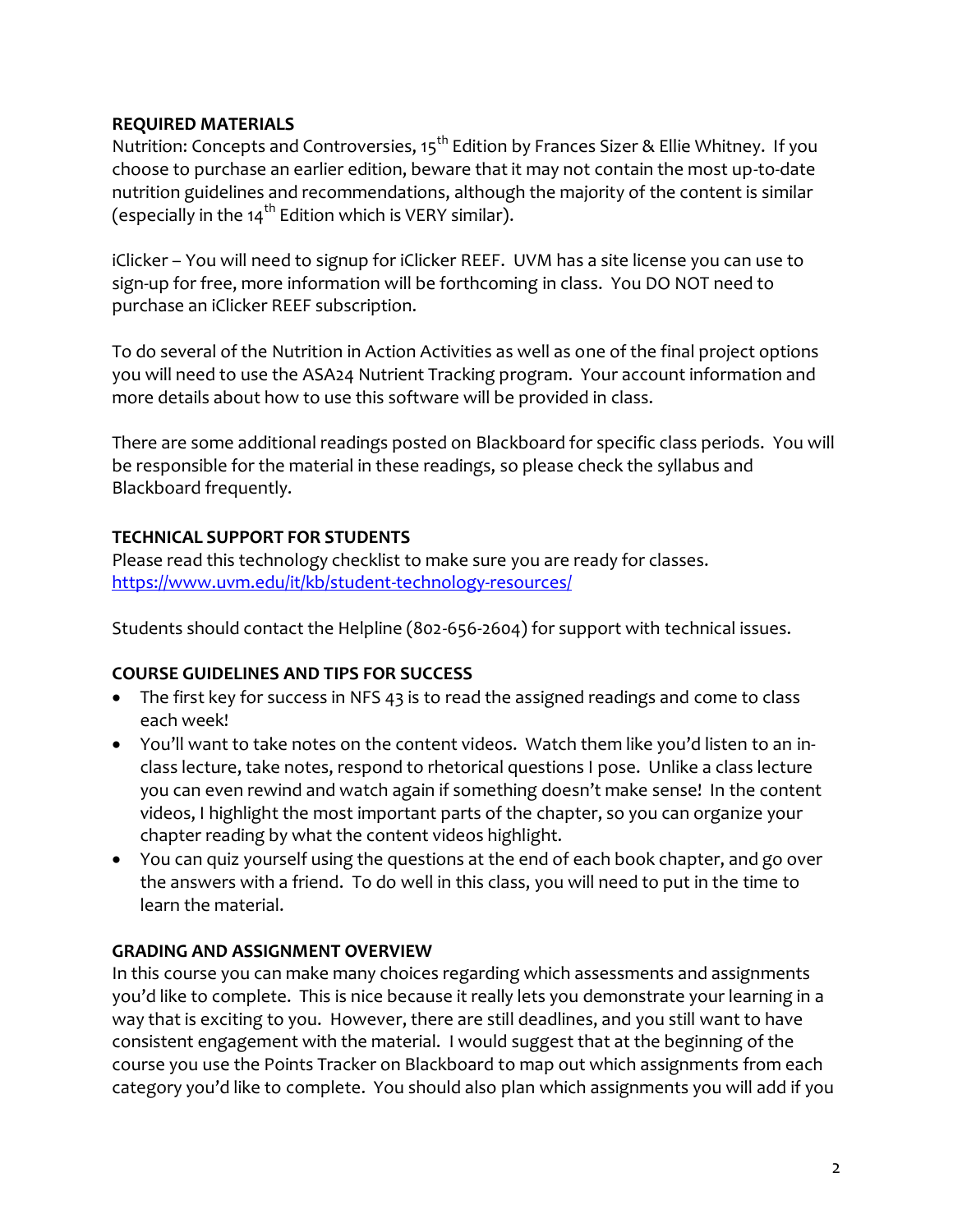earn less than perfect points on a quiz or assignment and need to accumulate additional points to reach the grade you'd like. Really understanding the syllabus and using the Points Tracker will help you to stay on course and not miss opportunities for earning points.

There are three main categories of assignments, Quizzes/Participation, Nutrition in Action Activities, and Bringing it All Together. You will build points by completing assignments within each category but will have choices along the way. There is a minimum number of points that you need to accumulate in each category, but you can choose to do more or less of the assignments in a category to accumulate the rest of your points. Your objective is to build points continuously towards your final grade.

# **Quizzes – Need to Earn at Least 180 Quiz Points (6 Quizzes). NOTE: If you want an A in the course, you will have to complete more than 6 quizzes, 6 is a MINIMUM.**

**Weekly Quiz –** Each week there will be a quiz posted on blackboard worth 30 points that will cover the readings and class content for the week. This quiz will be based on the textbook and any additional readings assigned for the week, as well as information in class.

- 1. You only get one chance on the quiz to earn points, you cannot retake these quizzes.
- 2. You must get at least a 50% on these quizzes to receive any points. If you get fewer than half the questions right it's likely that you were just guessing, so no points.
- 3. You can complete the quizzes over multiple sittings, so you can go check out the questions, do the readings, come to class, and then go back in and finalize your answers before submitting.
- 4. You will be able to see the correct answers to each quiz after the quiz due date.
- 5. Quizzes will be released every Saturday morning at 9AM and then . . .

## **QUIZZES ARE DUE EACH FRIDAY BY MIDNIGHT**

## **Participation**

You will receive 5 points for each Tuesday or Thursday class you come to, and register your attendance by completing the iClicker questions. You do not have to attend any classes, but they are an easy way to get points and solidify your understanding of the material. **You must have participated in at least half of the iClicker questions each class session to get any iClicker points for that session.** If you are sick and can't attend the class, that's ok, you can excel in NFS 43 without getting participation points, and you can watch the content videos on Blackboard to catchup on material. The points are an incentive for coming and being part of the NFS 43 community.

UVM expects students, faculty, and staff to remain compliant with all COVID-19 recommendations and measures in place for UVM, the State of Vermont, and the City of Burlington. This includes following all rules regarding facial coverings when attending class and generally in indoor spaces. If you do not follow these guidelines, I will ask you to leave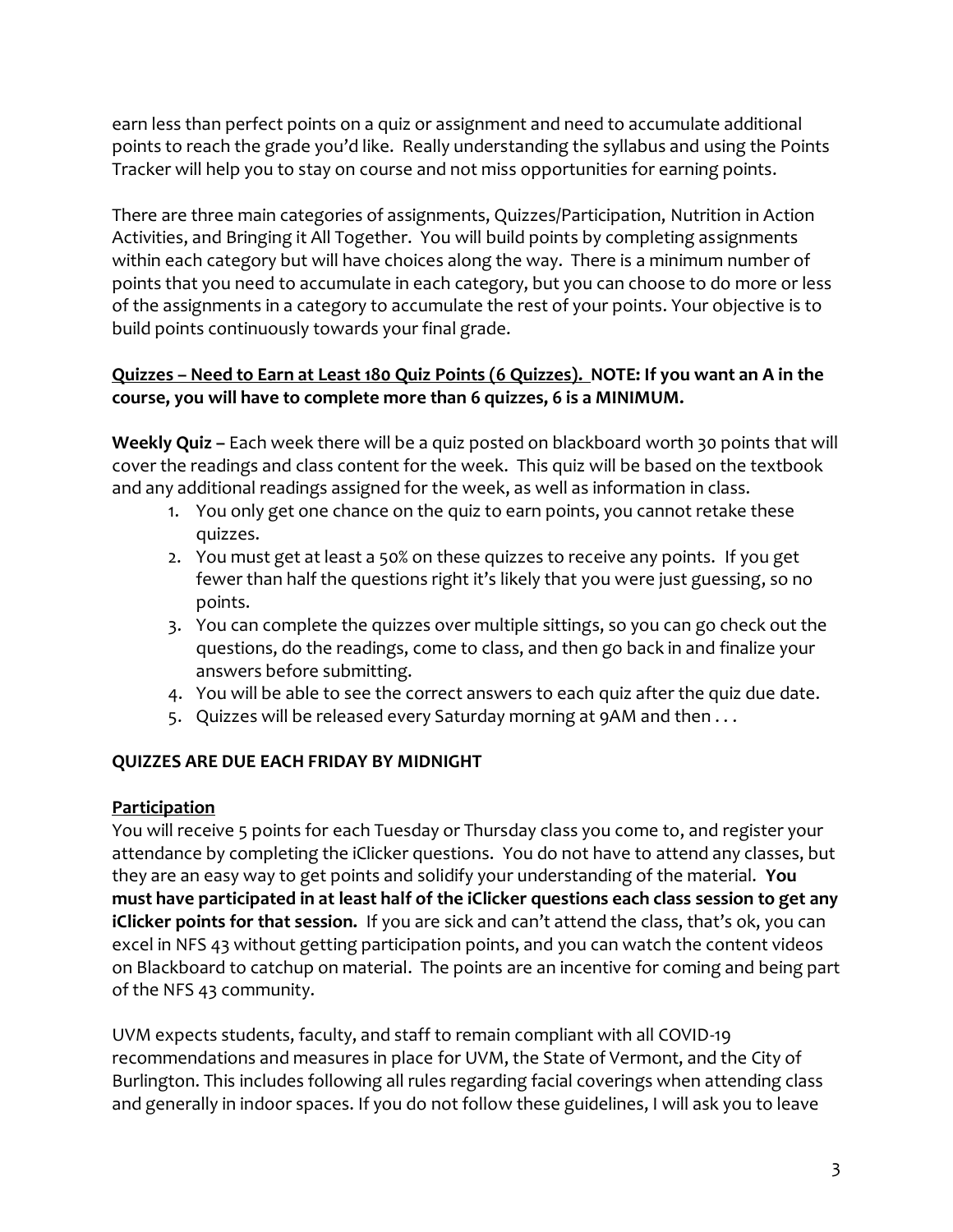the class, and you will not receive participation points. **If you forget your mask, you cannot enter the class and should go back and retrieve your mask.** The [Code of Student Conduct](https://www.uvm.edu/sites/default/files/UVM-Policies/policies/studentcode.pdf) outlines policies related to violations of University policies that protect health and safety on campus.

## **Nutrition In Action Activities**

**You need to earn at least 180 points from the Nutrition in Action assignment category, and each activity is worth 30 points (so you have to complete at least 6 activities). NOTE: If you want an A in the course, we will have to complete more than 6 Nutrition in Actions, 6 is a MINIMUM.**

Each assignment in the Nutrition in Action category asks you to apply the information you've learned in the class to yourself or others. These are short (500 words or less) activities that you can choose to complete to illustrate your achievement of course objectives. The specific directions for each Activity can be found on Blackboard.

## **ALL NUTRITION IN ACTION ACTIVITIES ARE DUE BY MIDNIGHT ON SUNDAY OF EACH WEEK**

## **The following are examples of the type of assignments you'll find in the Nutrition in Action category:**

- What Do You Already Know About Nutrition?
- Find a Scientific Article
- Debunk a Popular Diet
- Social Media Response Activity
- Search for Weight Normativity/Weight Inclusivity
- Favorite Food/Meal Breakdown Activities

## **Bringing It All Together**

To bring together everything you've learned in NFS 43, you'll have the choice of completing **ONE** of three final assignments. You must complete at least one of the Final Assignment options. You can complete either the Dietary Assessment Assignment, the Family/Friend Food Interview Assignment, or the TikTok for Truthful Nutrition Assignment.

## **Dietary Assessment Assignment**

You will be asked to record your food intake for two weekdays and one weekend day, analyze your intake using a nutrient analysis program, and answer several questions about what your analysis revealed. More information and specific instructions for this assignment can be found on Blackboard.

## **Family/Friend Food Interview Assignment**

You will choose a family member or friend to interview about their relationship with food. You're trying to get a sense for how someone else views and relates to food. What was their relationship with food growing up? Did it change over time? Have they ever been on a diet? Have they ever felt pressure to be a certain weight? How do they eat now? Do they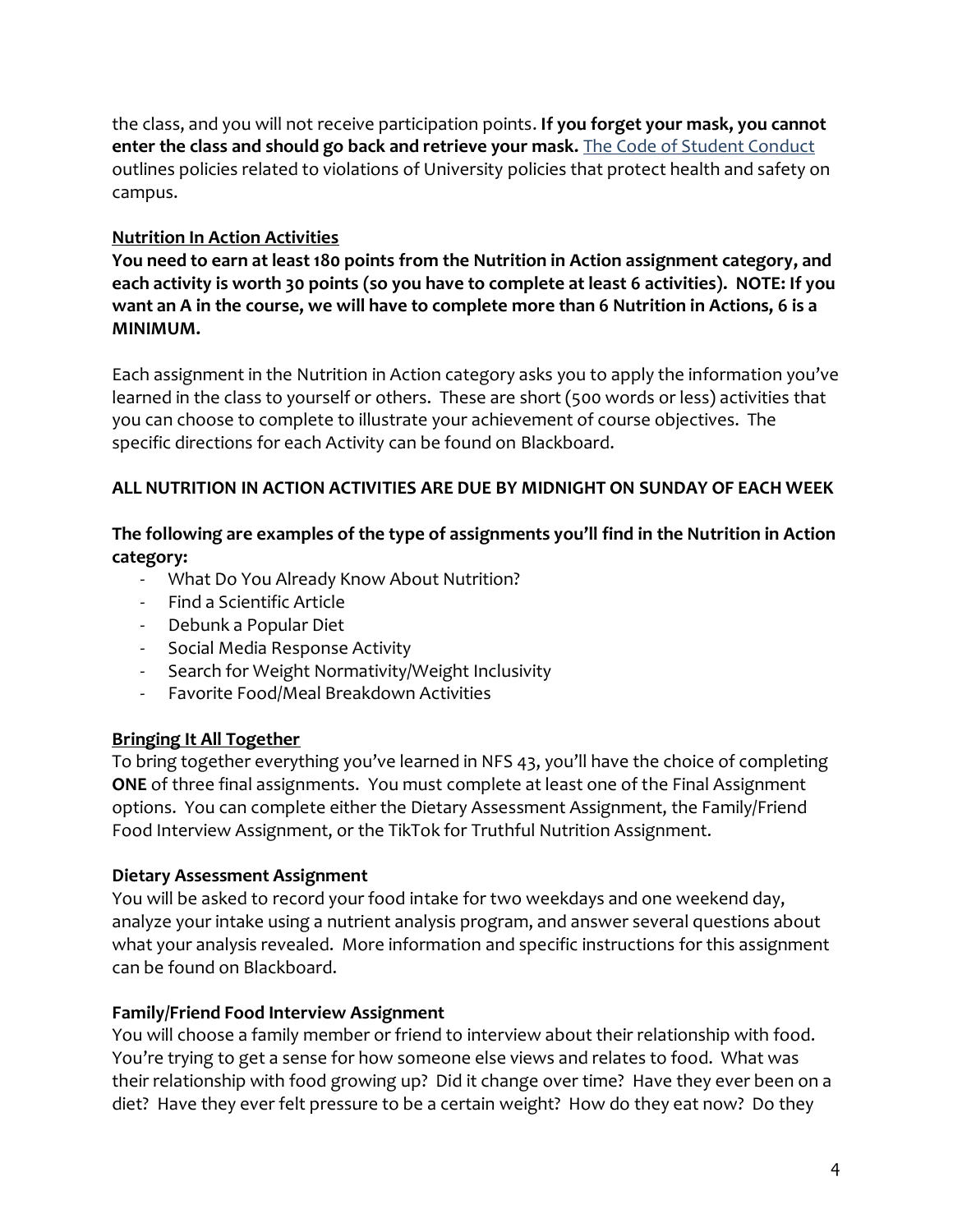feel satisfied? What do they think a nutritious diet is? If you find that your family/friend has some misconceptions about food, you can indicate how you might correct them (gently). Did you learn anything from talking to someone else about how they relate to food? More specific instructions about this assignment can be found on Blackboard.

## **TikTok for Truthful Nutrition Assignment**

TikTok is a social media site where people post videos of all sorts, but some of them are nutrition related. Many of these food/nutrition videos on TikTok are fat phobic, fad diety, and encourage a disordered relationship with food. In this assignment you need to think about what you believe a nutritious diet is based on what you've learned in class. You then must use TikTok to portray what you believe a nutritious diet is. Finally, you will summarize any comments you receive on your post. More specific instructions about this assignment can be found on Blackboard. Yes, you can use Instagram Reels if you must.

## **Final Grades**

Your final grade will be based on the following criteria:

- 1. Points Available
	- a. Weekly Quizzes: 13 quizzes, 30 points/quiz = 390 points
	- b. Nutrition in Action Activities: 12 Activities, 30 points/activity = 360 points
	- c. Synchronous Meeting Participation: At least 27 meetings, 5 points/meeting = 135 points minimum
	- d. Final Activity: 200 Points Total Points Available = 1085 points
- 2. You must have accumulated the minimum number of points required in each category
	- a. Quizzes 180 Points
	- b. Nutrition in Action Activities 180 Points
	- c. Complete a Final Project
- 3. Grade Cut-Offs

The following represent the point cut-offs for each letter grade. There will be no negotiating on these cut-offs

560 Points = D-600 Points = D Points =  $D+$  Points =  $C-$  Points =  $C$  Points =  $C+$  Points =  $B -$  Points = B Points =  $B+$  Points = A-Points = A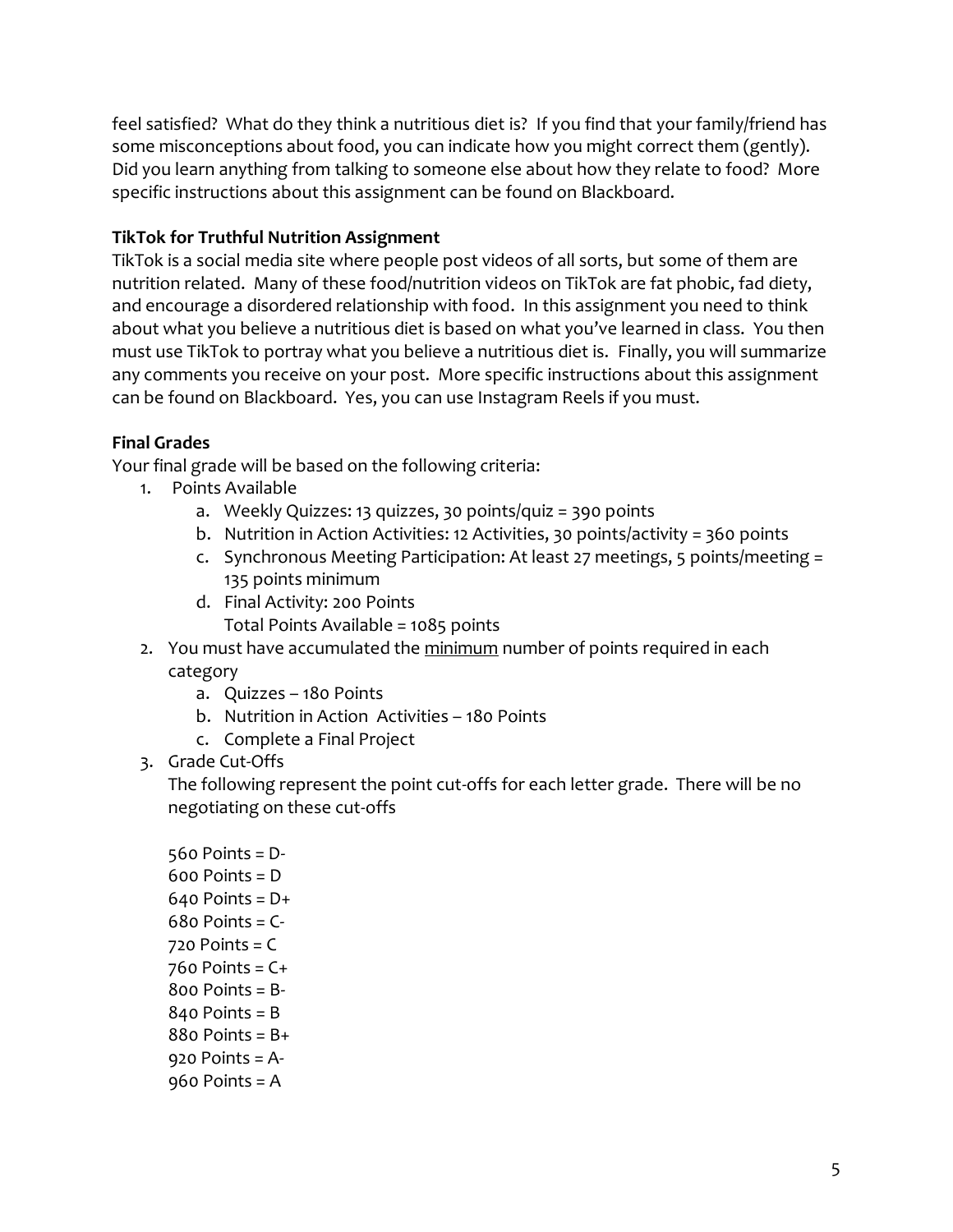Grades of A+ will be awarded at the instructor's discretion for outstanding engagement and performance in the course.

## **How to Best Operate in this Points Menu System**

Ok, so how can you operate in the points menu system to get the grade you want? First, you want to recognize that there are more total points available – 1085, than the number you need to get an A – 960. So you don't need to do every assignment even to get an A, and you don't need to do every assignment perfectly to get an A. But, you will need to stay engaged throughout the course, and you will need to do many of the assignments.

The following is an example of how you could earn 960 points:

- 1. You come to all classes and contribute, so that's 135 points
- 2. You do the final project which is 200 points, so you're up to 335 points and you need 750 more.
- 3. To meet the Nutrition in Action points minimum, you have to do at least 6 Activities for 180 points, so you're up to 515 points
- 4. To meet the quiz minimum points you need to do at least 6 quizzes for 180 points. So, you're then up to 695 points.
- 5. You now need 265 points to get an A. Both the quizzes and Nutrition in Action activities are worth 30 points. 265 divided by 30 is 8.83 which means you need to do at least 9 more quizzes OR Nutrition in Action activities to get an A. So, you could do 4 more quizzes, and 5 more activities, or 7 more quizzes and 2 more activities. You can do any combination of quizzes and Nutrition in Action activities that equal 9.
- 6. Keep in mind that you probably won't get full points on every activity/quiz you do, so instead of doing 9 quizzes or activities to get to the number of points needed for an A, you might need to do 10 for some "point insurance."
- 7. Notice that there are 13 total quizzes that you could take, but to get an A in this example, you only had to take 10 of the 13 quizzes because you did some Nutrition in Action Activities. Conversely, you could take all of the quizzes, and only do the minimum number of Nutrition in Action activities, it's really up to you!

You want to keep track of the points you've earned throughout the semester (the Points Tracker on Blackboard will help with this), and just consistently work towards the number of points that equates to the grade you want. **The worst thing you can do is to wait too long to start accumulating points. I'd recommend being highly engaged with quizzes and Nutrition in Action activities at the beginning of the semester, and then you can skip some in the middle or later on in the course when you have a clear idea of how many points you have and how many points you need.**

## **Class Evaluation**

A course evaluation will be administered in-class at the end of the semester. The evaluation is anonymous and used to help improve the course as well as for promotion and tenure decisions for the instructor. It is my expectation that you will complete the evaluation.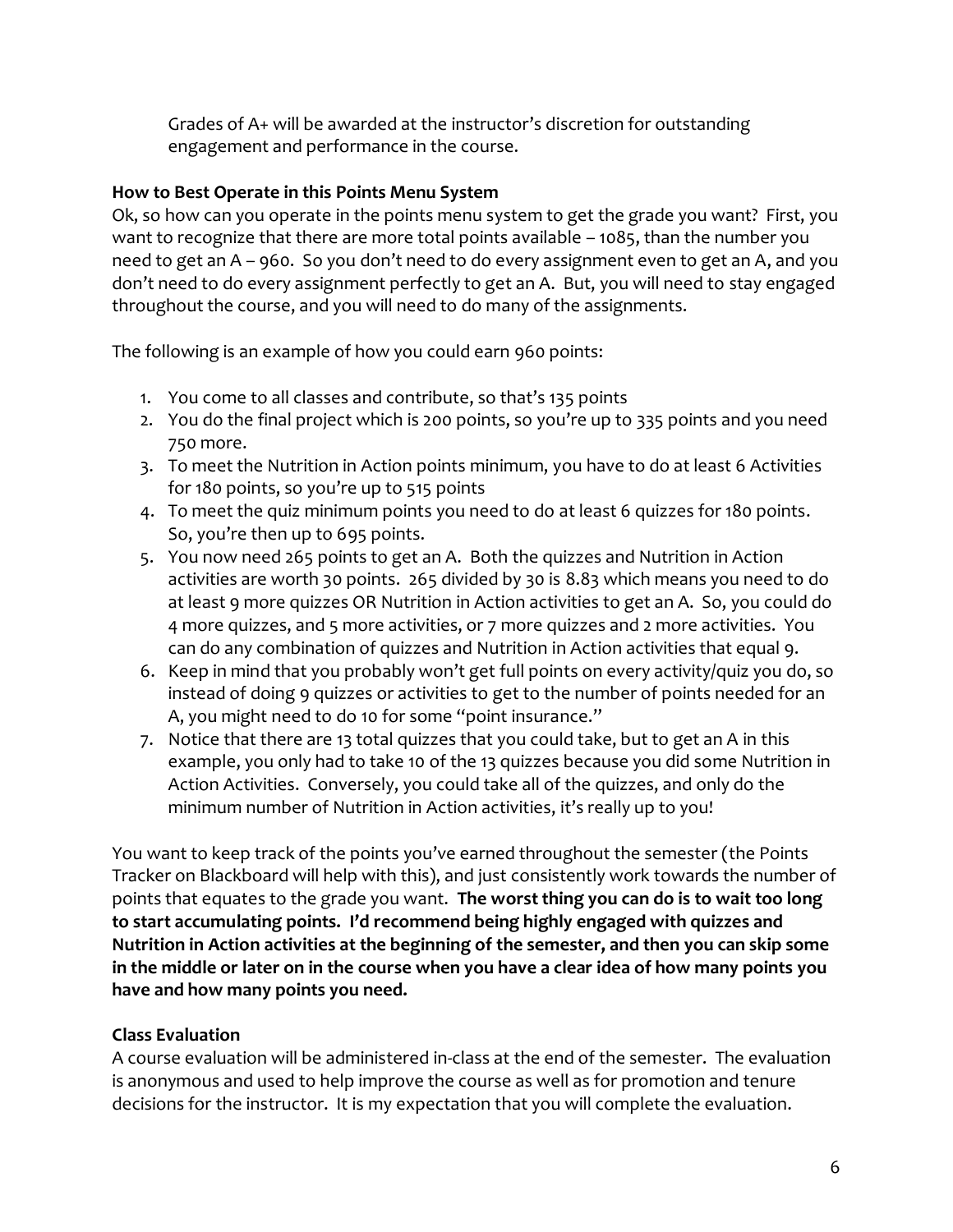## **LATE POLICY, EXCUSED ABSENCES, and DISPUTING GRADES**

This is going to be a crazy semester. To honor the fact that "life happens," you can extend the due date for TWO quizzes or Nutrition in Action activities by 48 hours. To activate this extension, you need to contact your assigned TA and let them know that you are using one of your "Life Happens" extensions. Beyond these two opportunities for extensions, late quizzes and Nutrition in Action Assignments will not be accepted. If you're having a tough week, and forget to do a quiz or Nutrition in Action assignment, it's not a huge deal because you can make up those points another week. For the Final Assignments you will receive a 10 point penalty for each day the assignment is late.

If you wish to dispute a quiz or assignment grade, you must do that within one week of when grades are posted. To dispute a grade you need to write a brief explanation of why you believe your answer was correct and email it to the graduate TA within one week of grades being posted.

There is no mandatory attendance in this class, so if you're not able to come to class, you are not penalized. If you do come to class and engage, you can earn 5 points per class, but there are other ways to earn points if you miss class, and therefore there is no excused absence policy for missing class. **Please do not come to class if you are feeling at all unwell**. We need to take care of each other, and until you know you're not sick with something contagious, it's a good idea to miss class and catchup with the videos on blackboard. Missing 5 points is not a big deal at all, and is easily made up by doing a quiz or Nutrition in Action.

If I need to be absent because of COVID-symptoms I reserve the right to either adjust our schedule to accommodate a cancelled class, or to convene the class remotely on Teams. If I need to be absent or convene a remote session, I will communicate with you as early as possible. It is my hope and intention to stay healthy all semester, but it's good to have contingency plans!

## **COMMUNICATION AND COURSE TA'S**

## **Communication**

There is lots of support available in this course! **Each of you has been assigned to an undergraduate TA, who you should contact first if you're having an issue in the course.** There is also a graduate TA who you can email for help. I want to facilitate your success in the course and will be happy to meet with you during office hours, or schedule an appointment as needed. **Please try to come to office hours to get your questions answered, if it's impossible for you to come to office hours, and you want to set up an appointment with me, email me three possible times you can meet.** Also, I do not generally answer emails during the evenings or weekends (work-life balance is important for health!), but I do promise to do my absolute best to get back to you within 1 working day.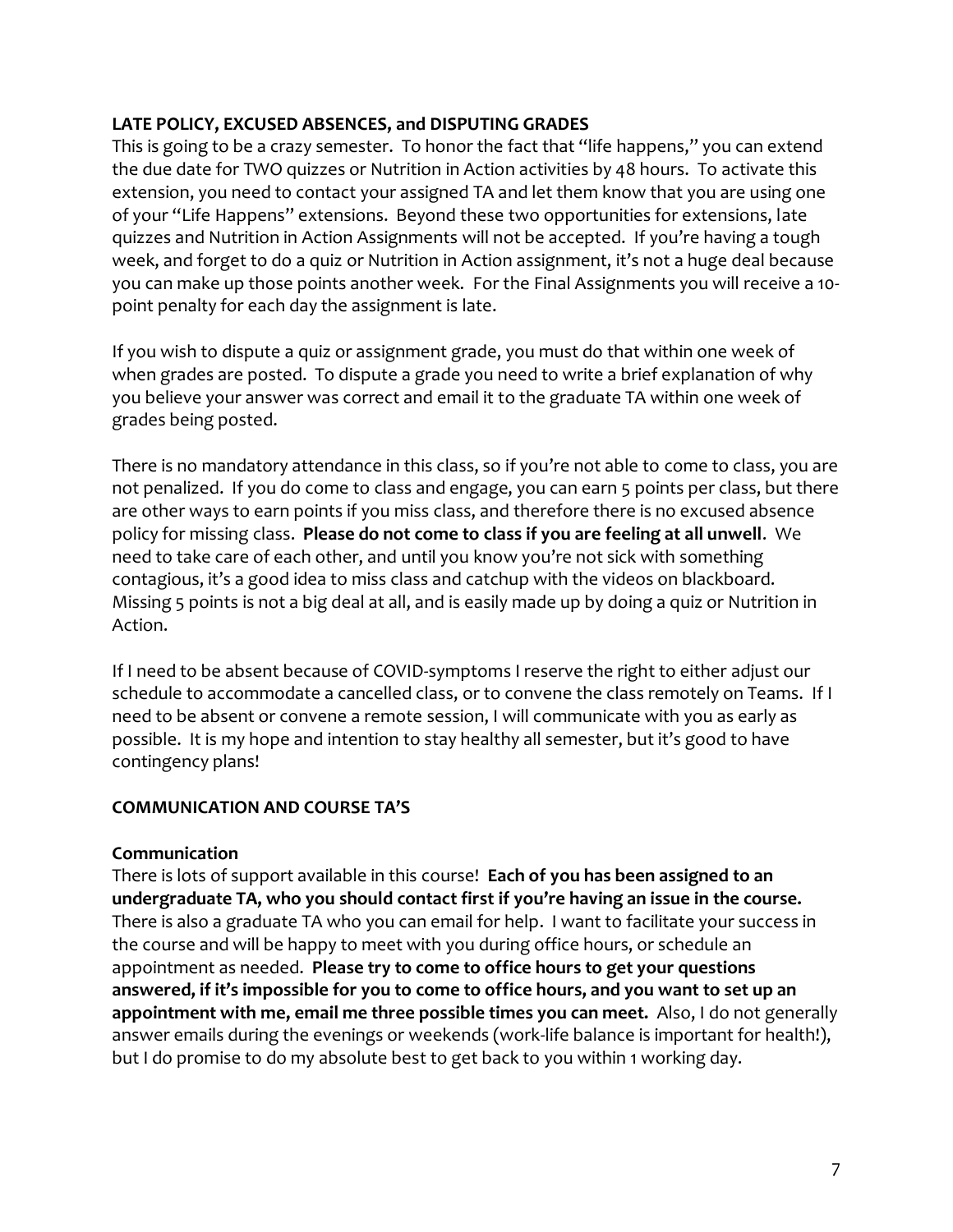## **How to Write an Email to a Professor or TA**

Sometimes students are confused about how to write an email to a professor or TA. Using professional communication is important, and this class is a good chance to practice. A nice starting point is to say "Hi" or "Dear" and then the professor or TA's name, ex: "Hi Dr. Lizzy," or "Hi Prof. Pope," or "Hi Lizzy." Examples of non-professional salutations would be "hey there," "hey," or "what's up." It's also not professional to send an email without a greeting AND a name. After your greeting, you then want to succinctly state your question or issue. If you need to meet with the email recipient, suggest three meeting times that would work for you. You can then close by writing your name. Below is an example of an appropriate email from a student to a professor.

## "Hi Dr. Pope,

I was wondering if I could come meet with you to better understand the main types of carbohydrates. I can't make it to your office hours this week, but could meet on Monday from 12-1, Tuesday from 2-3, or Wednesday from 4-4:30. Thank you, Sarah Student"

## **Course Teaching Assistants**

There is one graduate TA and nine undergraduate TAs for this course. You are assigned a particular TA, but can contact any of the TAs for course issues.

| <b>Our Teaching Assistants</b>              | <b>Email Address</b> |
|---------------------------------------------|----------------------|
| Jennilee Stocker - Graduate TA              | imstocke@uvm.edu     |
| Reem Bou-Nacklie - Assistant<br>Graduate TA | rbounack@uvm.edu     |
| Erin Greer                                  | emgreer@uvm.edu      |
| Laurel Houle                                | lhoule@uvm.edu       |
| Carlin Molander                             | cmolande@uvm.edu     |
| Jami Procanik                               | jprocani@uvm.edu     |
| Clara Schultz                               | cschultz@uvm.edu     |
| Cayden Shaw                                 | cshaw9@uvm.edu       |
| Clara Small                                 | csmall@uvm.edu       |
| Maddie Souza                                | mrsouza@uvm.edu      |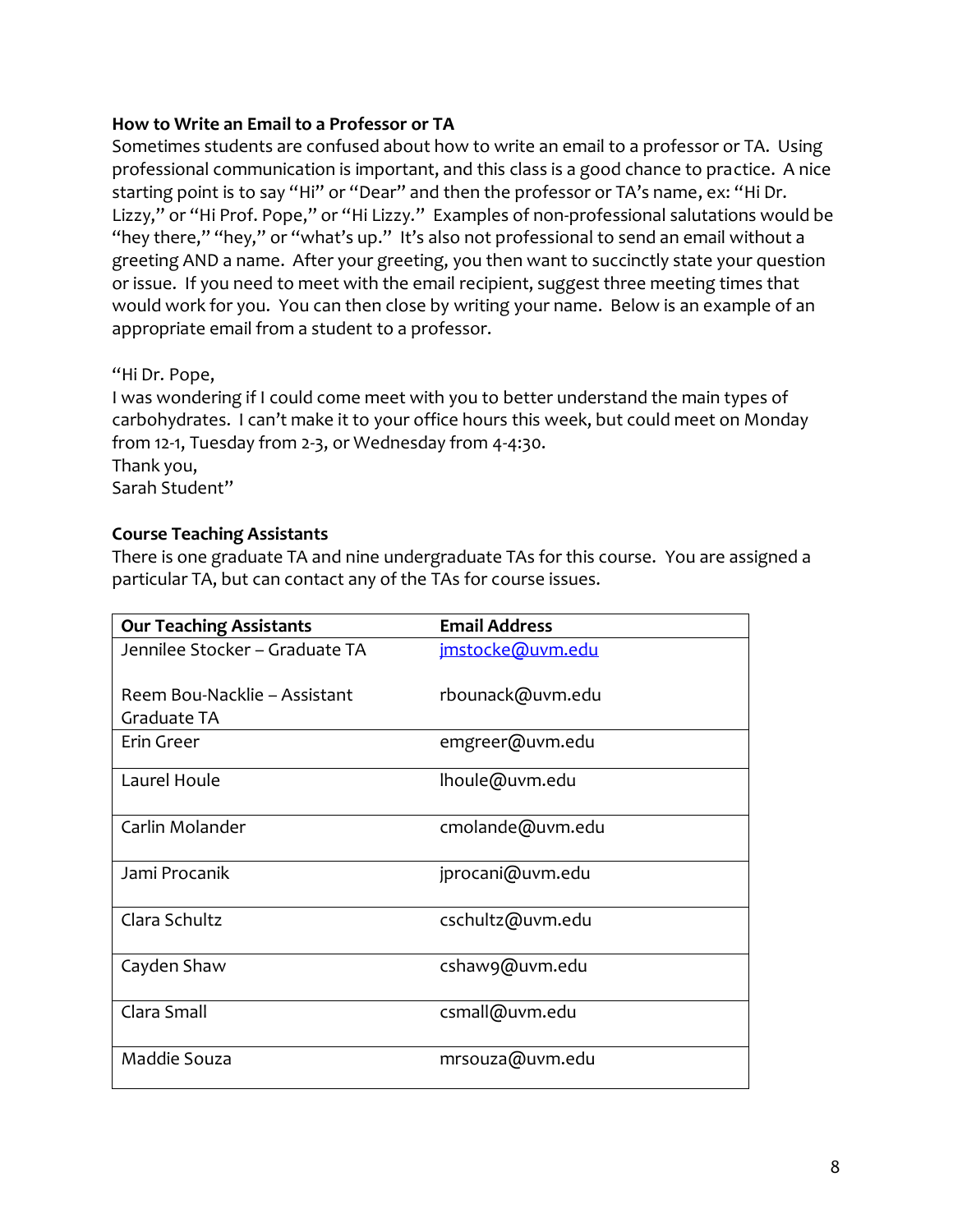## **RESEARCH**

Dr. Pope is taking part in a UVM Center for Teaching and Learning initiative on the Scholarship of Teaching and Learning. She is working with several other professors and CTL personnel to investigate engagement in large enrollment courses. To do this, we'll be asking you for feedback throughout the course in the form of short electronic surveys. We'll also be reviewing overall class performance on assignments. There is nothing extra you need to do to participate in this research. Your name will never be mentioned and your work will always remain anonymous. We're assessing how elements of the course help or hinder student learning, not the performance of individual students. If you do not feel comfortable participating, you do not need to complete any research surveys. Please feel free to talk with me about any questions you have.

### **RECORDING CLASS SESSIONS**

Our class sessions may occasionally be audio-visually recorded for students in the class to refer back to, and for enrolled students who are unable to attend live. Students who participate with their camera engaged or utilize a profile image are agreeing to have their video or image recorded. If you are unwilling to consent to have your profile or video image recorded, be sure to keep your camera off and do not use a profile image. Likewise, students who un-mute during class and participate orally are agreeing to have their voices recorded. If you are not willing to consent to have your voice recorded during class, you will need to keep your mute button activated and communicate exclusively using the chat feature, which allows students to type questions and comments live.

## **POTENTIAL CHANGES DURING THE SEMESTER**

The University of Vermont reserves the right to make changes in the course offerings, mode of delivery, degree requirements, charges, regulations, and procedures contained herein as educational, financial, and health, safety, and welfare considerations require, or as necessary to be compliant with governmental, accreditation, or public health directives.

## **PROHIBITION ON SHARING ACADEMIC MATERIALS**

Students are prohibited from publicly sharing or selling academic materials that they did not author (for example: class syllabus, outlines or class presentations authored by the professor, practice questions, text from the textbook or other copyrighted class materials, etc.); and students are prohibited from sharing assessments (for example homework or a take-home examination). Violations will be handled under UVM's Intellectual Property policy and Code of Academic Integrity.

## **ACADEMIC INTEGRITY**

UVM has an Academic Integrity policy that should be adhered to during this course. You can find a copy of the policy here: [http://www.uvm.edu/policies/student/acadintegrity.pdf.](http://www.uvm.edu/policies/student/acadintegrity.pdf)

#### **RELIGIOUS HOLIDAYS**

Students have the right to practice the religion of their choice. Each semester students should submit, in writing to their instructors, by the end of the second full week of class,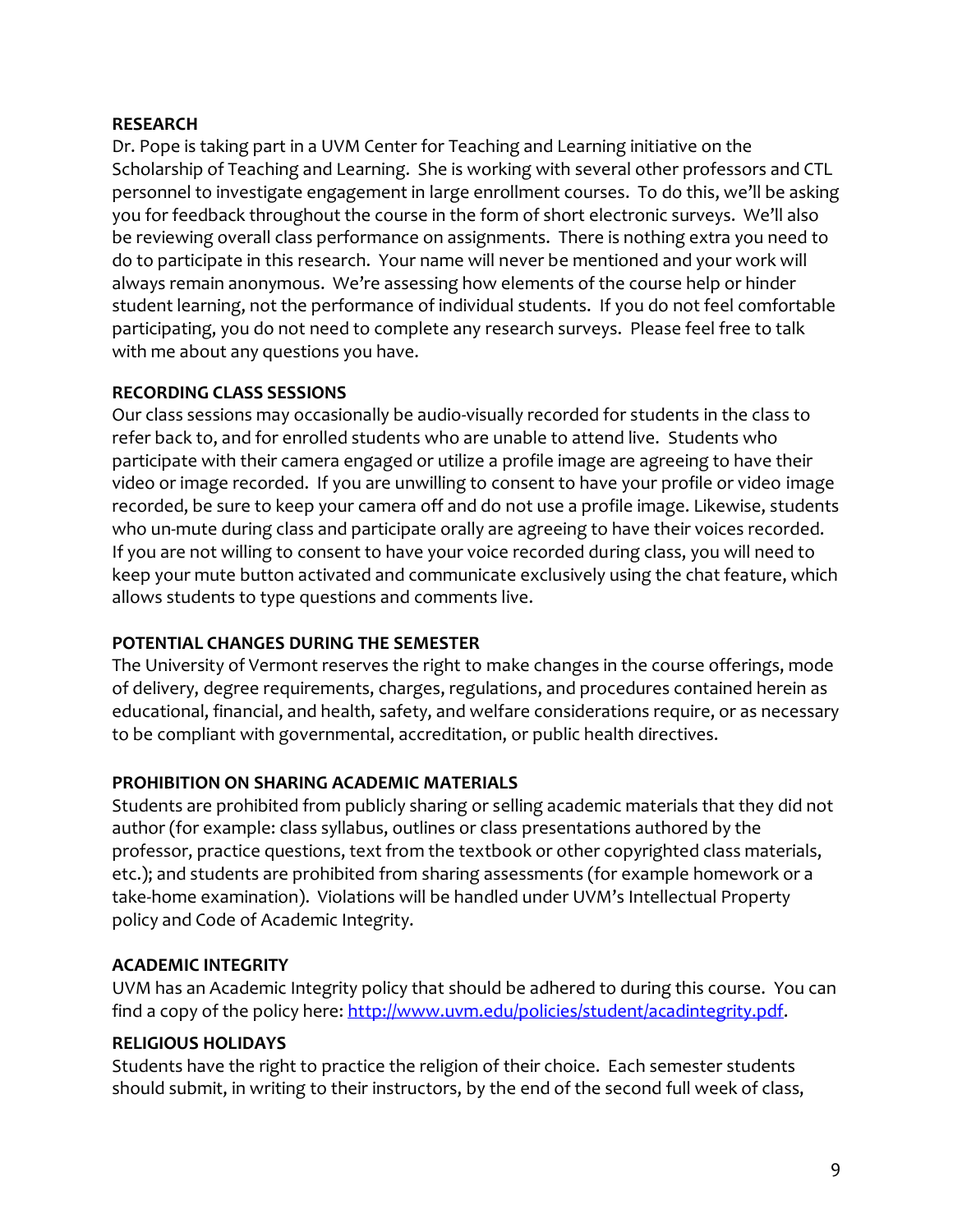their documented religious holiday schedule for the semester. Faculty must permit students who miss work for the purpose of religious observance to make up this work.

## **DISABILITY ACCOMMODATIONS**

Students requiring special assistance due to a disability are asked to contact the instructor during the first week of classes so that reasonable accommodation for the disability can be determined and arranged. Disability documentation, testing, and accommodations are coordinated through the Student Accessibility Services office on campus: [http://www.uvm.edu/~access/.](http://www.uvm.edu/~access/)

# **ACADEMIC-ATHLETIC CONFLICTS**

Student athletes need to notify me of any classes they may miss due to documented athletic conflicts by the end of the second week of the semester. We will then work on a plan to allow the student-athlete to make-up any work they miss because of an athletic conflict.

# **UVM FINAL EXAM POLICY**

This course will abide by the UVM Final Exam Policy: [http://catalogue.uvm.edu/undergraduate/academicinfo/examsandgrading/.](http://catalogue.uvm.edu/undergraduate/academicinfo/examsandgrading/)

# **STUDENT SUPPORT SERVICES**

There are many student support services available to UVM students. You may find the following to be helpful throughout the semester and your time at UVM.

# **UVM Counseling and Psychological Services (CAPS) Office:**

**<http://www.uvm.edu/~chwb/psych/>**

**UVM Living Well:<http://www.uvm.edu/~chwb/psych/?Page=outreach.html>**

**UVM Center for Health and Wellbeing:<http://www.uvm.edu/~chwb/>**

## **Student Accessibility Services:**

**[https://www.uvm.edu/academicsuccess/student\\_accessibility\\_services](https://www.uvm.edu/academicsuccess/student_accessibility_services)**

**UVM Tutoring Center: [https://www.uvm.edu/academicsuccess/tutoring\\_center](https://www.uvm.edu/academicsuccess/tutoring_center)**

# **UVM Writing Center:<http://www.uvm.edu/wid/writingcenter/>**

**C.A.R.E.:** If you are concerned about a UVM community member or are concerned about a specific event, we encourage you to contact the Dean of Students Office (802-656-3380). If you would like to remain anonymous, you can report your concerns online by visiting the Dean of Students website at<https://www.uvm.edu/studentaffairs>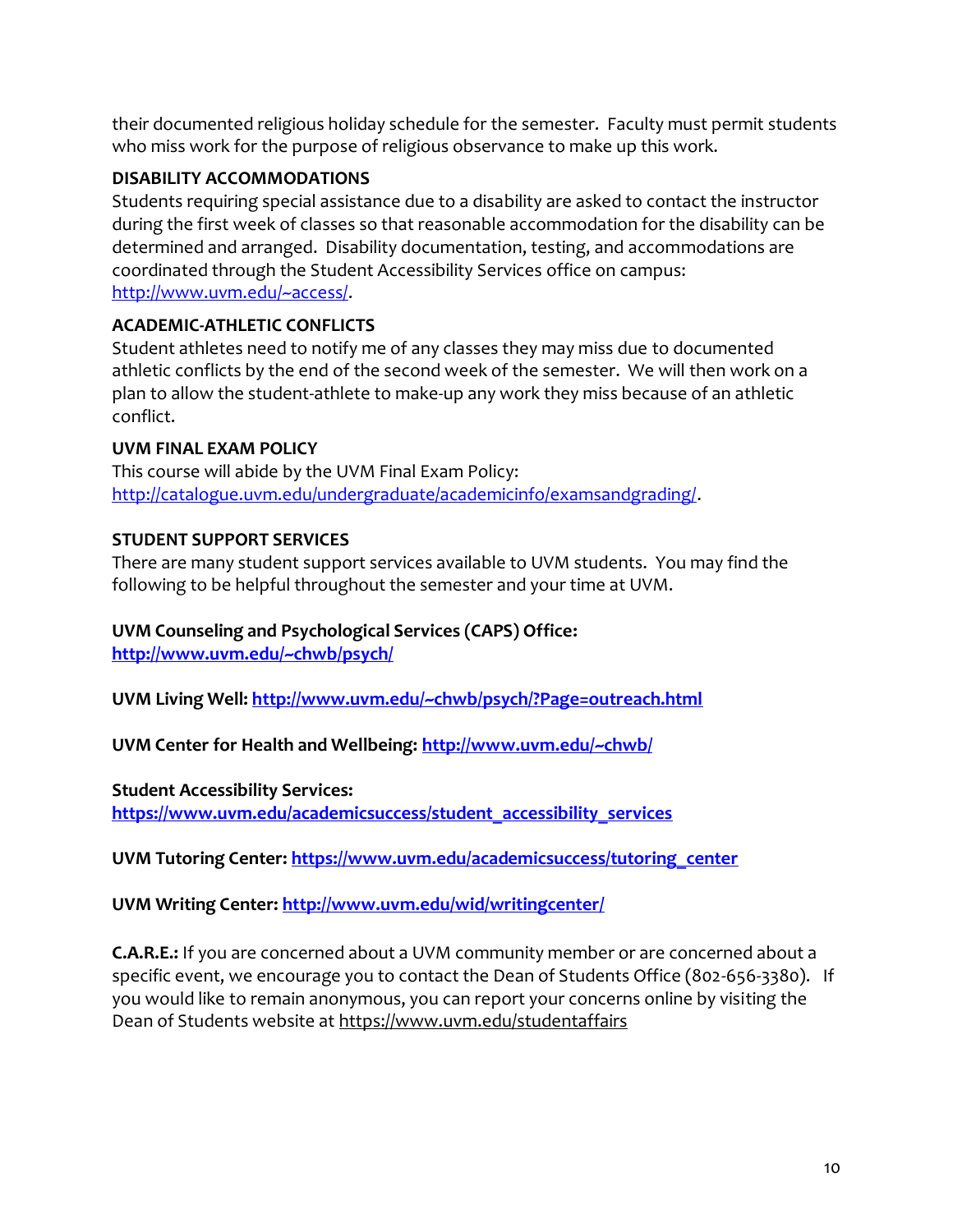**Alcohol and Cannabis Statement:** As a faculty member, I want you to get the most you can out of this course. You play a crucial role in your education and in your readiness to learn and fully engage with the course material. It is important to note that alcohol and cannabis have no place in an academic environment. They can seriously impair your ability to learn and retain information not only in the moment you may be using, but up to 48 hours or more afterwards. In addition, alcohol and cannabis can:

- Cause issues with attention, memory and concentration
- Negatively impact the quality of how information is processed and ultimately stored
- Affect sleep patterns, which interferes with long-term memory formation

It is my expectation that you will do everything you can to optimize your learning and to fully participate in this course.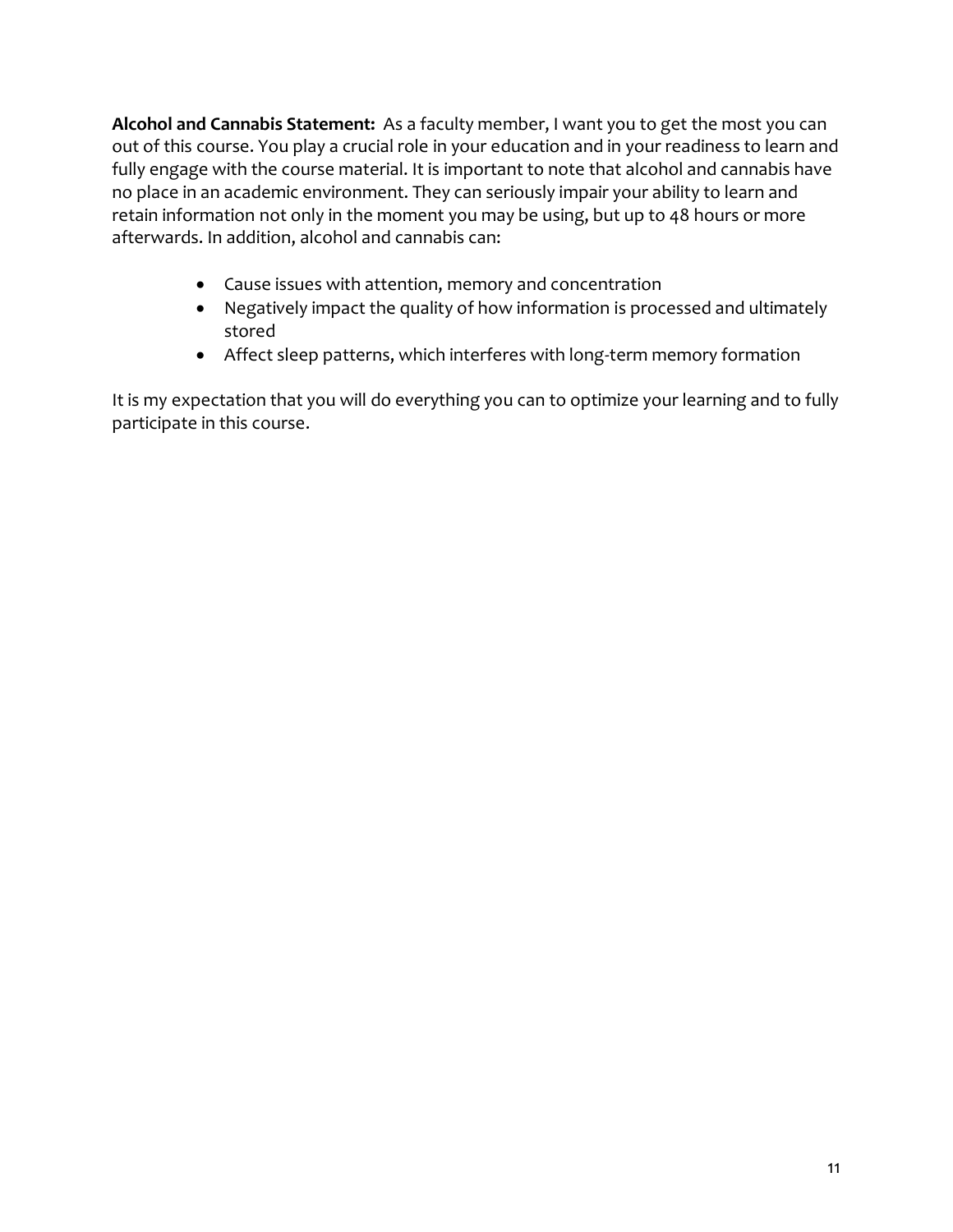## **Week 1 – August 31st and September 2nd – Introduction to NFS 43**

**Readings –** Course Syllabus

**Class Focus** - Introductions, Expectations, Technology Testing

#### **Assessments**

- Quiz 1 Syllabus quiz Due by Midnight on Friday September  $3^{rd}$
- Nutrition in Action 1 Who Are You, and What Do You Know? Due by Midnight on Sunday September 5<sup>th</sup>

**Week 2 – September 7th and September 9th – The Science of Nutrition, Nutritious Diet, Weight-Inclusivity** 

#### **Readings**

- Sizer & Whitney Chapter 1
- "Contradictory Media Messages About Nutrition Confuse People: Is Anyone Surprised?" – Mary Bradley"
- Optional: Podcast Food Psych by Christy Harrison Episode 238: Appetite and CoVID-19, Plus How Diet Culture Influences the Nutrition and Dietetics Field with Taylor Chan

**Class Focus –** The Scientific Method, PubMed, Nutritious Diet Components, Weight Inclusivity/Weight Normativity

## **Assessments** –

- Quiz 2 Due by Midnight on Friday September 10<sup>th</sup>
- Nutrition in Action 2 Find a Scientific Article Due by Midnight on Sunday September 12<sup>th</sup>

## **Week 3 – September 14th and September 16th - Nutrition Guidelines**

#### **Readings**

- Sizer & Whitney Chapter 2
- "New food guide unveiled without food groups or recommended servings" CBC News
- "Should the Dietary Guidelines Help Fight Systemic Racism?" Civil Eats
- U.S. Diet Guidelines Sidestep Scientific Advice to Cut Sugar and Alcohol NYTimes

**Class Focus –** Dietary Reference Intakes, Dietary Guidelines, Nutrition Facts Panels, USDA Nutritional Equivalents, Using the Nutrition Facts Panels and AMDRs to calculate nutrition needs, Math!!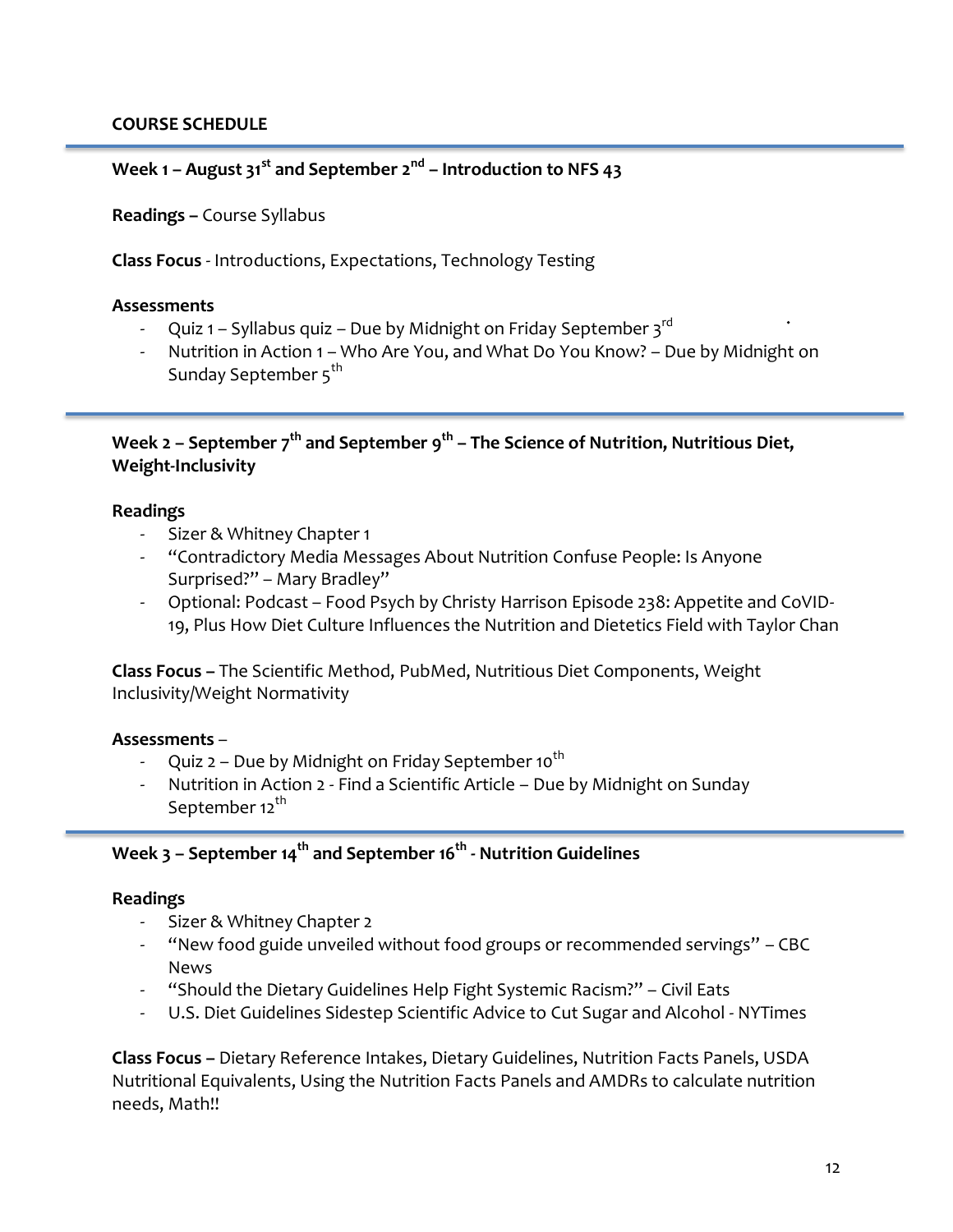### **Assessments**

- Quiz 3 Due by Midnight on Friday September 17<sup>th</sup>
- Nutrition in Action 3 Checking Out Nutrition Facts Due by Midnight on Sunday September 19<sup>th</sup>

## **Week 4 – September 21st and September 23rd - Digestion**

### **Readings**

- Sizer & Whitney Chapter 3
- "Should We Be Drinking Less?" Anahad O'Connor

**Class Focus –** Cells, Hormones, Nervous System, Digestion, Alcohol

### **Assessments**

- Quiz  $4$  Due by Midnight on Friday September 24<sup>th</sup>
- Nutrition in Action 4 Following Your Favorite Food Down Your Digestive Tract Due by Midnight on Sunday September 26<sup>th</sup>

# **Week 5 – September 28th and September 30th - Carbohydrates**

## **Readings**

Sizer & Whitney Chapter 4

- "Is Sugar Addiction Real and Is Sugar Inflammatory?" – Robyn Nohling RDN NP **Class Focus –** All things carbohydrate! Recommendations, metabolism, frequently asked questions, myth debunking, carbohydrate love fest!

## **Assessments**

- Quiz 5 Due by Midnight on Friday October 1st
- Nutrition in Action 5 Asking and Answering Questions about Carbohydrates Due by midnight on Sunday October 3<sup>rd</sup>

## **Week 6 – October 5th and October 7th – Lipids**

## **Readings**

- Sizer & Whitney Chapter 5
- "Trans Fats Should be Eliminated Worldwide by 2023 W.H.O. Says" Andrew Jacobs
- "Ask the Doctor: Coconut Oil and Health" Walter Willet

## **Content Videos**

- The One About Types of Fat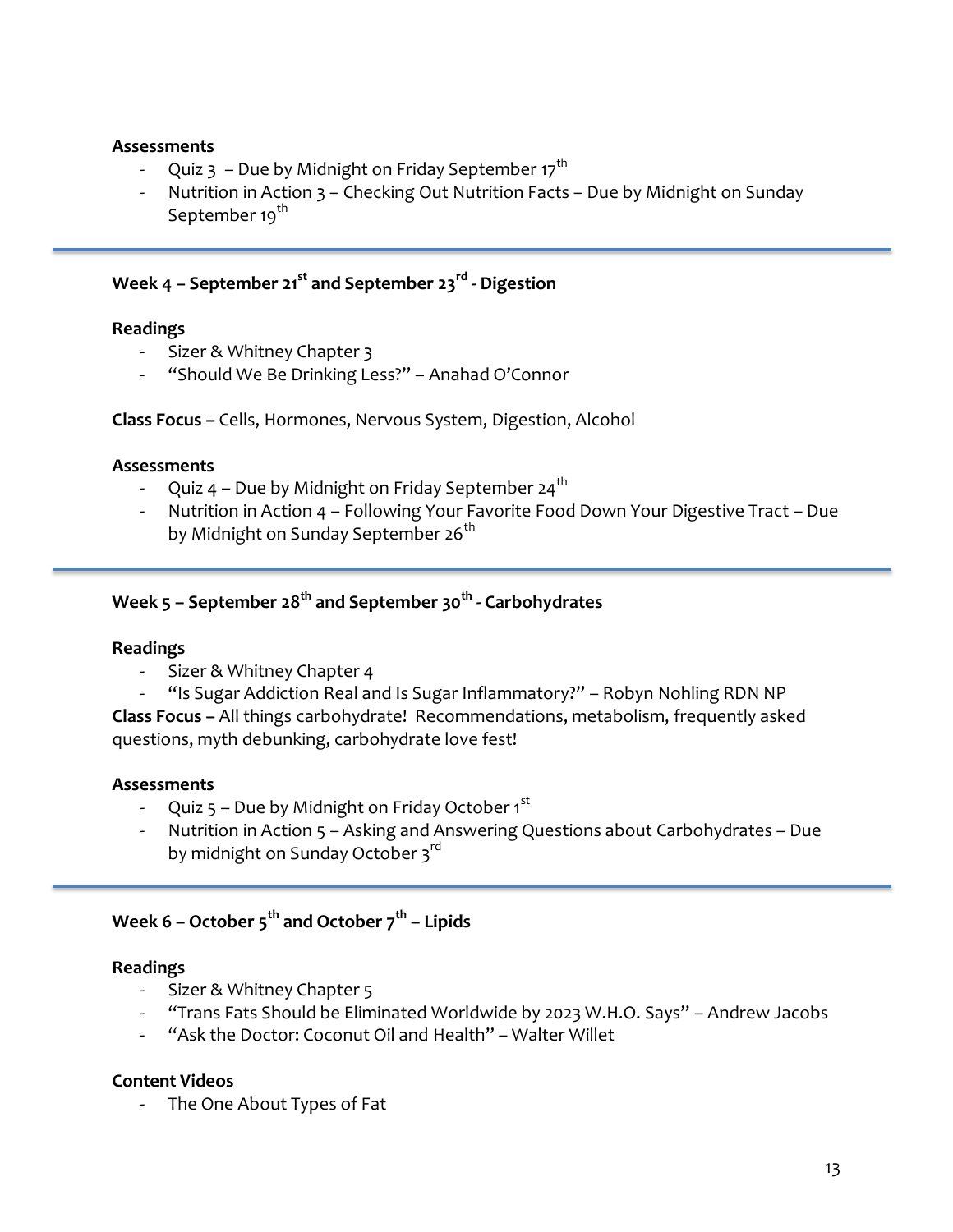The One About Fat Digestion, Absorption, and Transportation

**Class Focus –** Types of Fat in the Diet, Fat Digestion, Absorption, Transportation

### **Assessments**

- Quiz 6 Due by Midnight on Friday October  $8^{th}$
- Nutrition in Action Activity 6 Debunk a Popular Diet Activity Due by Midnight on Sunday October 10<sup>th</sup>

# **Week 7 – October 12th and October 14th – Protein and Amino Acids**

### **Readings**

- Sizer & Whitney Chapter 6
- "So Will Processed Meat Give You Cancer?" Anahad O'Connor

**Class Focus –** Protein Function, Structure, and Digestion, Applying Protein Recommendations, Protein Supplements

### **Assessments**

- Quiz 7 Due by Midnight on Friday October 15<sup>th</sup>
- Nutrition in Action 7 Favorite Food Activity 2 Due by Midnight on Sunday October  $17^{th}$

## **Week 8 – October 19th and October 21st – Water and Major Minerals**

## **Readings**

- Sizer & Whitney Chapter 8, p. 270-294 and 307-316 This page range covers water and all material related to the major minerals including the calcium-related "bonus" sections at the end of the chapter.
- "Magnesium is Essential to Your Health, but Many People Don't Get Enough of It" Consumer Reports

**Class Focus –** Water, Major Minerals, Looking at Calcium Sources, How Big of a Deal is Sodium Really? Fun Personal Stories About Magnesium!

## **Assessments**

- Quiz 8 Due by midnight on Friday October 22<sup>nd</sup>
- $\,$  Nutrition in Action 8 Hydration Check Due by midnight on Sunday October 24 $^{\rm th}$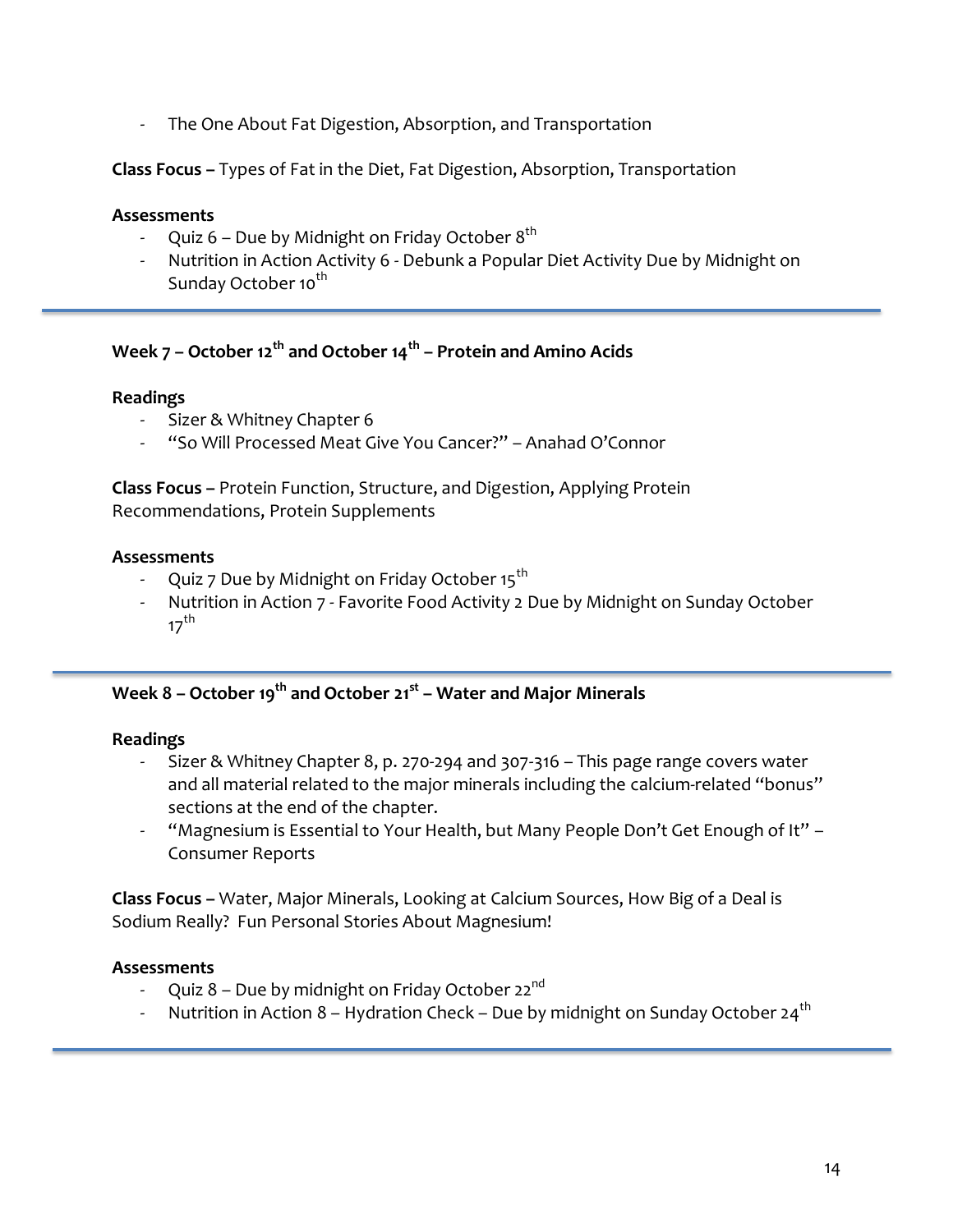# **Week 9 – October 26th and October 28th – Trace Minerals and Fat-Soluble Vitamins**

### **Readings**

- Sizer & Whitney Chapter 8 p. 294-306, Chapter 7 p. 218-236 These sections in the book cover the trace minerals and the fat-soluble vitamins
- "Why Are So Many People Popping Vitamin D?" Gina Kolata
- "Is Roasting a Healthy Way to Cook Vegetables?" Roni Caryn Rabin

**Class Focus –** Trace Minerals, Fat-Soluble Vitamins

### **Assessments**

- Reading Quiz  $9$  Due by midnight Friday October 29<sup>th</sup>
- Nutrition in Action 9 Favorite Food Breakdown Activity 3 Vitamins/Minerals Due by midnight Sunday October 31<sup>st</sup>

## **Week 10 – November 2nd and November 4th – Water-Soluble Vitamins and Vitamin & Mineral Supplements**

### **Readings**

- Sizer & Whitney Chapter 7 p. 236-269
- "Which Supplements, if Any, May Be Worth Your Money" Jane Brody

**Class Focus –** Hitting the water-soluble vitamin highlights, and a discussion of supplements

#### **Assessments**

- Reading Quiz 10 Due by midnight Friday November  $5<sup>th</sup>$
- Nutrition in Action 10 Investigate A Supplement Due by midnight Sunday November 7<sup>th</sup>

## **Week 11 – November 9th and November 11th – Energy Balance and Theories About Weight**

#### **Readings**

- Sizer & Whitney Chapter 9
- "Losing It In the Anti-Dieting Age" Taffy Brodesser-Akner
- "Weight bias: a call to action" Alberga et al.
- "Ask a Fat Girl: Eating Disorders Happen at Any Size" Charlotte Zoller
- "What We Think We Know About Metabolism May Be Wrong" Gina Kolata

**Class Focus –** Talking about energy balance and weight without moral judgement, working towards a place of body respect, and away from fat phobia and weight bias, discussion of eating disorders

#### **Assessments**

Reading Quiz 11 – Due at midnight on Friday November 12<sup>th</sup>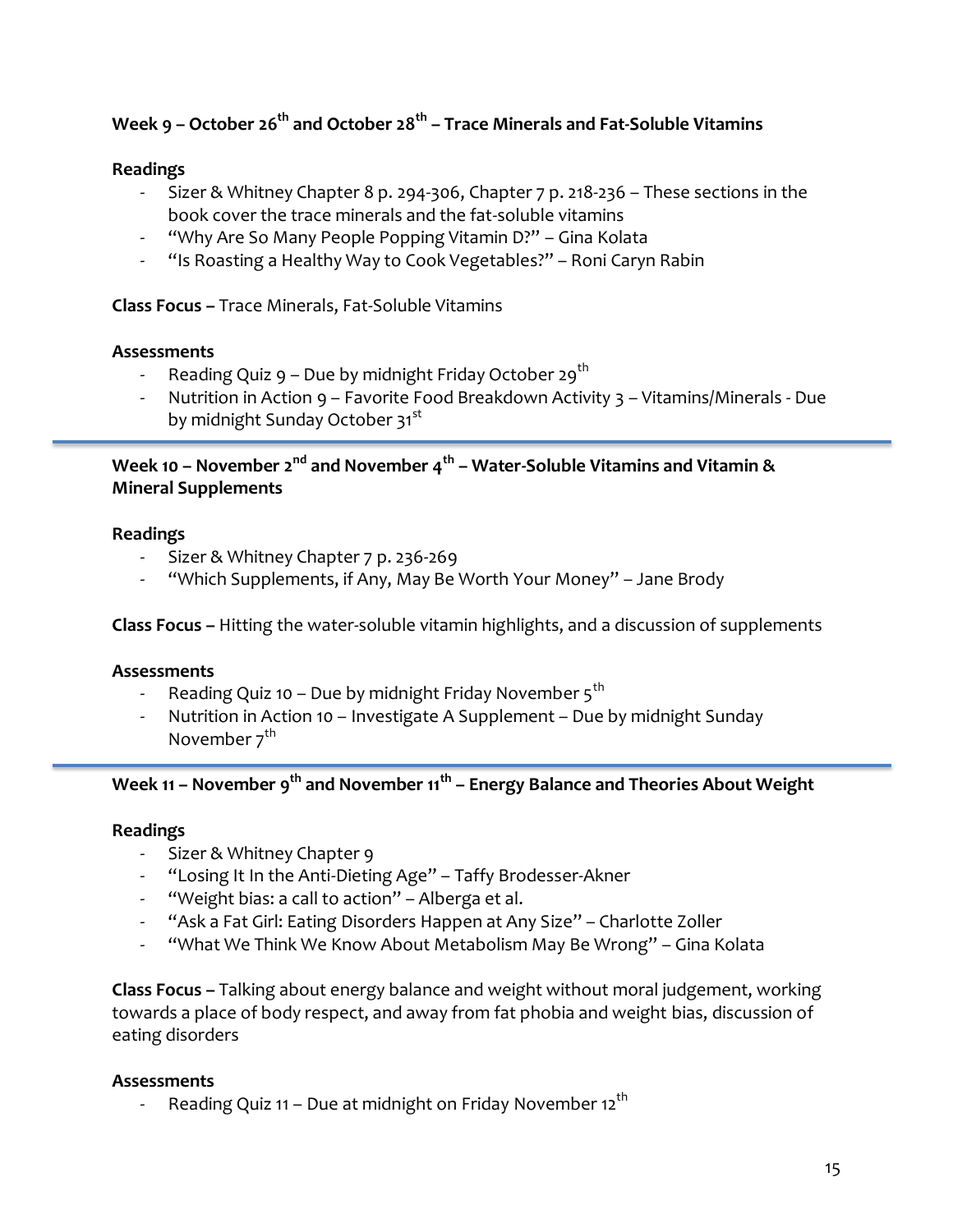Nutrition in Action 11 – Identifying fat phobia and weight bias – Due by midnight on Sunday November 14th

# **Week 12 – November 16th and November 18th – Diet Culture and Health At Every Size**

### **Readings**

- Anti Diet **–** Christy Harrison Chapter 1
- "Weight Science: Evaluating the Evidence for a Paradigm Shift" Linda Bacon and Lucy Aphramor
- "Smash the Wellness Industry" Jessica Knoll
- "Relax, You Don't Need to 'Eat Clean'" Aaron E. Carroll
- "Why Aren't Fat People Allowed to Be Trendy?" Amanda Richards
- "Montpelier Endurance Athlete and Advocate Mirna Valerio is Taking Up Space" Chelsea Edgar

**Class Focus –** Discussing diet culture, how has it impacted you? Does health at every size make sense to you?

## **Assessments**

- Reading Quiz 12 Due at midnight on Friday November 19<sup>th</sup>
- Final Project due at midnight on Tuesday November 23rd

## **Week 13 – November 23rd and November 25th - Final Projects and Thanksgiving!**

## **Readings**

- No Readings this week

**Class Focus** – No classes this week, Happy Thanksgiving!

## **Assessments**

- **Final Project due Tuesday November 23rd at Midnight!**

## **Week 14 – November 30th and December 2nd - Building a Healthy Relationship with Food and Your Body – Intuitive Eating**

## **Readings**

- Just Eat It Chapter 1 Laura Thomas
- Excerpt from Intuitive Eating Evelyn Tribole and Elise Resch
- "6 Myths About Intuitive Eating And What It Can Actually Do For You" Christy Harrison
- "Intuitive Eating: Research Update" Evelyn Tribole